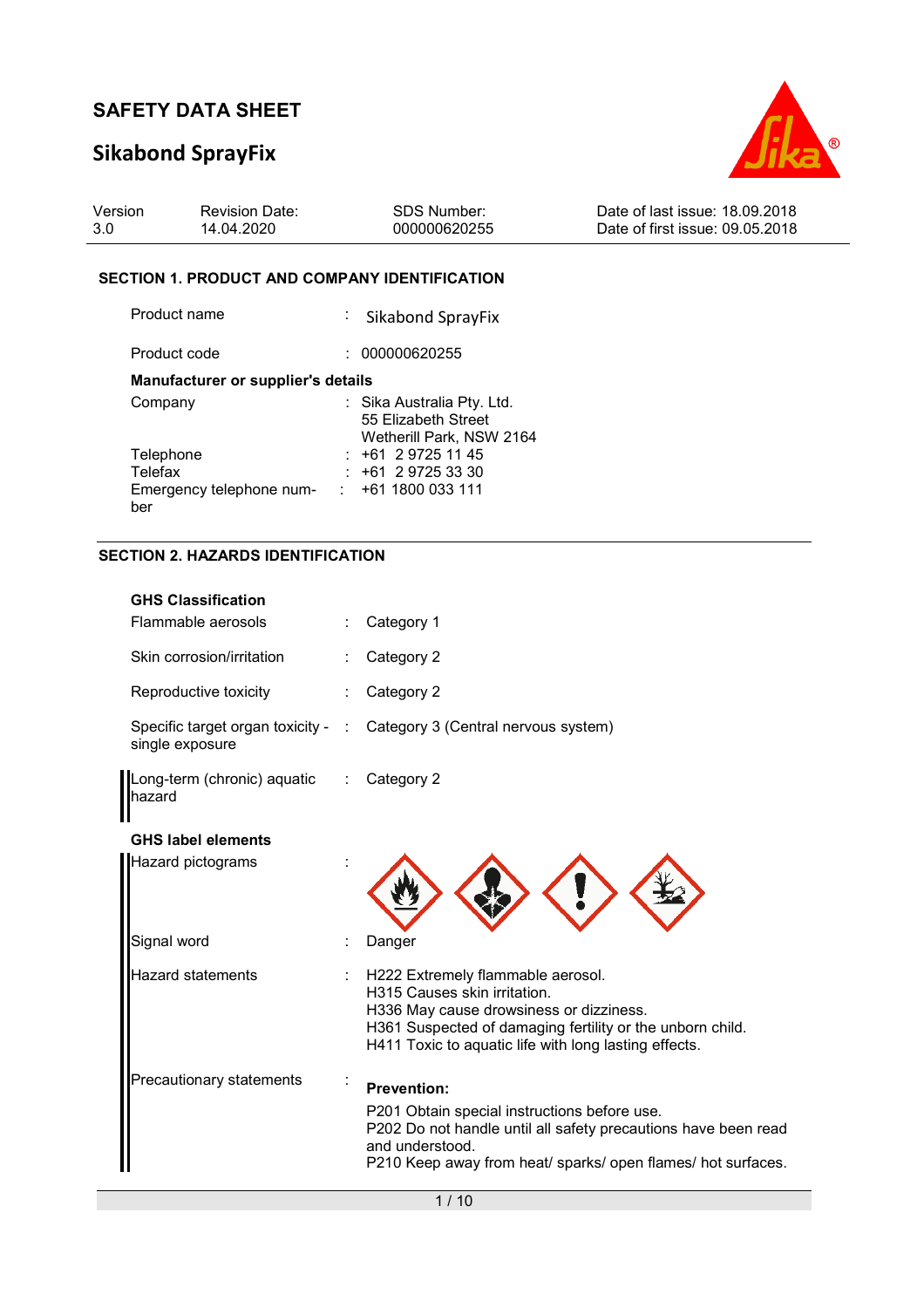## **Sikabond SprayFix**



| Version<br>3.0 | <b>Revision Date:</b><br>14.04.2020 | <b>SDS Number:</b><br>000000620255                                                                                                                                                                 | Date of last issue: 18.09.2018<br>Date of first issue: 09.05.2018                                                                                                                                                                                                                                                                                                                                                                                     |
|----------------|-------------------------------------|----------------------------------------------------------------------------------------------------------------------------------------------------------------------------------------------------|-------------------------------------------------------------------------------------------------------------------------------------------------------------------------------------------------------------------------------------------------------------------------------------------------------------------------------------------------------------------------------------------------------------------------------------------------------|
|                |                                     | No smoking.<br>use.<br>P264 Wash skin thoroughly after handling.<br>P271 Use only outdoors or in a well-ventilated area.<br>P273 Avoid release to the environment.<br>P280 Wear protective gloves. | P211 Do not spray on an open flame or other ignition source.<br>P251 Pressurized container: Do not pierce or burn, even after<br>P261 Avoid breathing dust/ fume/ gas/ mist/ vapours/ spray.<br>P281 Use personal protective equipment as required.                                                                                                                                                                                                   |
|                |                                     | <b>Response:</b><br>attention.<br>tion.<br>P391 Collect spillage.                                                                                                                                  | P302 + P352 IF ON SKIN: Wash with plenty of soap and water.<br>P304 + P340 + P312 IF INHALED: Remove victim to fresh air<br>and keep at rest in a position comfortable for breathing. Call a<br>POISON CENTER or doctor/ physician if you feel unwell.<br>P308 + P313 IF exposed or concerned: Get medical advice/<br>P332 + P313 If skin irritation occurs: Get medical advice/ atten-<br>P362 Take off contaminated clothing and wash before reuse. |
|                |                                     | Storage:<br>tightly closed.<br>P405 Store locked up.<br>tures exceeding 50 °C/ 122 °F.                                                                                                             | P403 + P233 Store in a well-ventilated place. Keep container<br>P410 + P412 Protect from sunlight. Do not expose to tempera-                                                                                                                                                                                                                                                                                                                          |
|                |                                     | Disposal:<br>disposal plant.                                                                                                                                                                       | P501 Dispose of contents/ container to an approved waste                                                                                                                                                                                                                                                                                                                                                                                              |

**Other hazards which do not result in classification**

None known.

#### **SECTION 3. COMPOSITION/INFORMATION ON INGREDIENTS**

```
: Mixture
```
#### **Components**

| Chemical name                                                                          | CAS-No.    | Concentration (% w/w) |
|----------------------------------------------------------------------------------------|------------|-----------------------|
| dimethyl ether                                                                         | 115-10-6   | $>= 30 - 60$          |
| Naphtha (petroleum), hydrotreated light; Low<br>boiling point hydrogen treated naphtha | 64742-49-0 | $>= 20 - 530$         |
| 2-methylpentane                                                                        | 107-83-5   | $>= 20 - 30$          |
| 3-methylpentane                                                                        | $96-14-0$  | < 10                  |
| 2,3-dimethylbutane                                                                     | 79-29-8    | < 10                  |
| In-hexane                                                                              | 110-54-3   | $\leq 3$              |

#### **SECTION 4. FIRST AID MEASURES**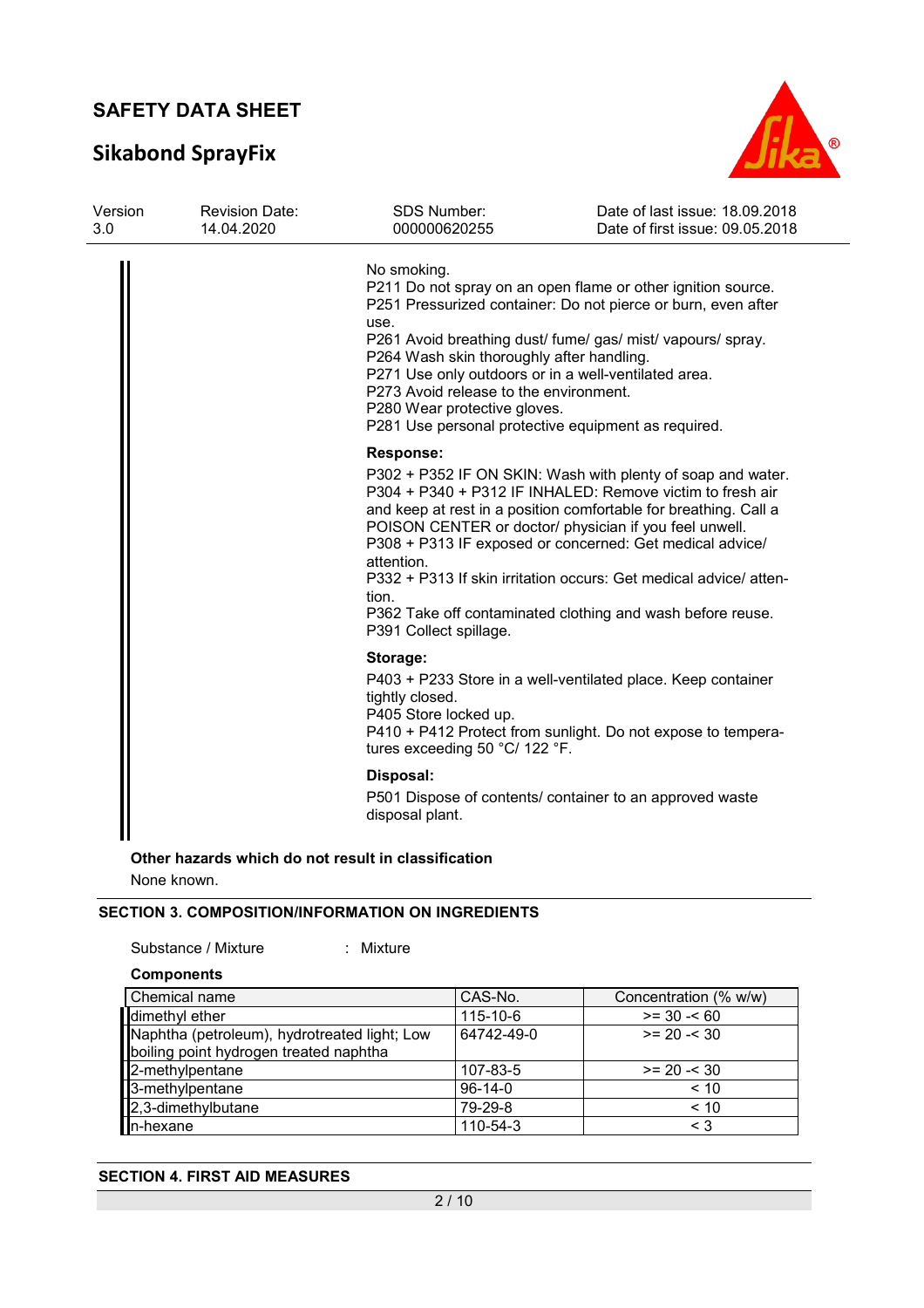## **Sikabond SprayFix**



| Version<br>3.0                                                         | <b>Revision Date:</b><br>14.04.2020 |                                                                                                                                                                                                                                                                          | <b>SDS Number:</b><br>000000620255                                                                                                                                                              | Date of last issue: 18.09.2018<br>Date of first issue: 09.05.2018 |  |  |
|------------------------------------------------------------------------|-------------------------------------|--------------------------------------------------------------------------------------------------------------------------------------------------------------------------------------------------------------------------------------------------------------------------|-------------------------------------------------------------------------------------------------------------------------------------------------------------------------------------------------|-------------------------------------------------------------------|--|--|
|                                                                        | General advice                      |                                                                                                                                                                                                                                                                          | Move out of dangerous area.<br>÷<br>Consult a physician.<br>Show this safety data sheet to the doctor in attendance.                                                                            |                                                                   |  |  |
| If inhaled<br>In case of skin contact                                  |                                     |                                                                                                                                                                                                                                                                          | Move to fresh air.<br>Take off contaminated clothing and shoes immediately.<br>Wash off with soap and plenty of water.<br>If symptoms persist, call a physician.                                |                                                                   |  |  |
| In case of eye contact                                                 |                                     |                                                                                                                                                                                                                                                                          | Remove contact lenses.<br>Keep eye wide open while rinsing.<br>If eye irritation persists, consult a specialist.                                                                                |                                                                   |  |  |
| If swallowed                                                           |                                     |                                                                                                                                                                                                                                                                          | Clean mouth with water and drink afterwards plenty of water.<br>Do not give milk or alcoholic beverages.<br>Never give anything by mouth to an unconscious person.<br>Obtain medical attention. |                                                                   |  |  |
| Most important symptoms<br>÷<br>and effects, both acute and<br>delayed |                                     | irritant effects<br>Dermatitis<br>Loss of balance<br>Vertigo<br>See Section 11 for more detailed information on health effects<br>and symptoms.<br>Causes skin irritation.<br>May cause drowsiness or dizziness.<br>Suspected of damaging fertility or the unborn child. |                                                                                                                                                                                                 |                                                                   |  |  |
|                                                                        | Notes to physician                  |                                                                                                                                                                                                                                                                          | Treat symptomatically.                                                                                                                                                                          |                                                                   |  |  |

#### **SECTION 5. FIREFIGHTING MEASURES**

| Suitable extinguishing media                       | ÷             | Use extinguishing measures that are appropriate to local cir-<br>cumstances and the surrounding environment.                                                                                                                                                                  |
|----------------------------------------------------|---------------|-------------------------------------------------------------------------------------------------------------------------------------------------------------------------------------------------------------------------------------------------------------------------------|
| Unsuitable extinguishing<br>media                  |               | Water                                                                                                                                                                                                                                                                         |
| Specific hazards during fire-<br>fighting          |               | Do not allow run-off from fire fighting to enter drains or water<br>courses.                                                                                                                                                                                                  |
| ucts                                               |               | Hazardous combustion prod- : No hazardous combustion products are known                                                                                                                                                                                                       |
| Specific extinguishing meth-<br>ods                | $\mathcal{L}$ | Use water spray to cool unopened containers.<br>Collect contaminated fire extinguishing water separately. This<br>must not be discharged into drains.<br>Fire residues and contaminated fire extinguishing water must<br>be disposed of in accordance with local regulations. |
| Special protective equipment :<br>for firefighters |               | In the event of fire, wear self-contained breathing apparatus.                                                                                                                                                                                                                |
| Hazchem Code                                       |               | 2YE                                                                                                                                                                                                                                                                           |

#### **SECTION 6. ACCIDENTAL RELEASE MEASURES**

| Personal precautions, protec- | Use personal protective equipment.  |
|-------------------------------|-------------------------------------|
| tive equipment and emer-      | Deny access to unprotected persons. |
| gency procedures              |                                     |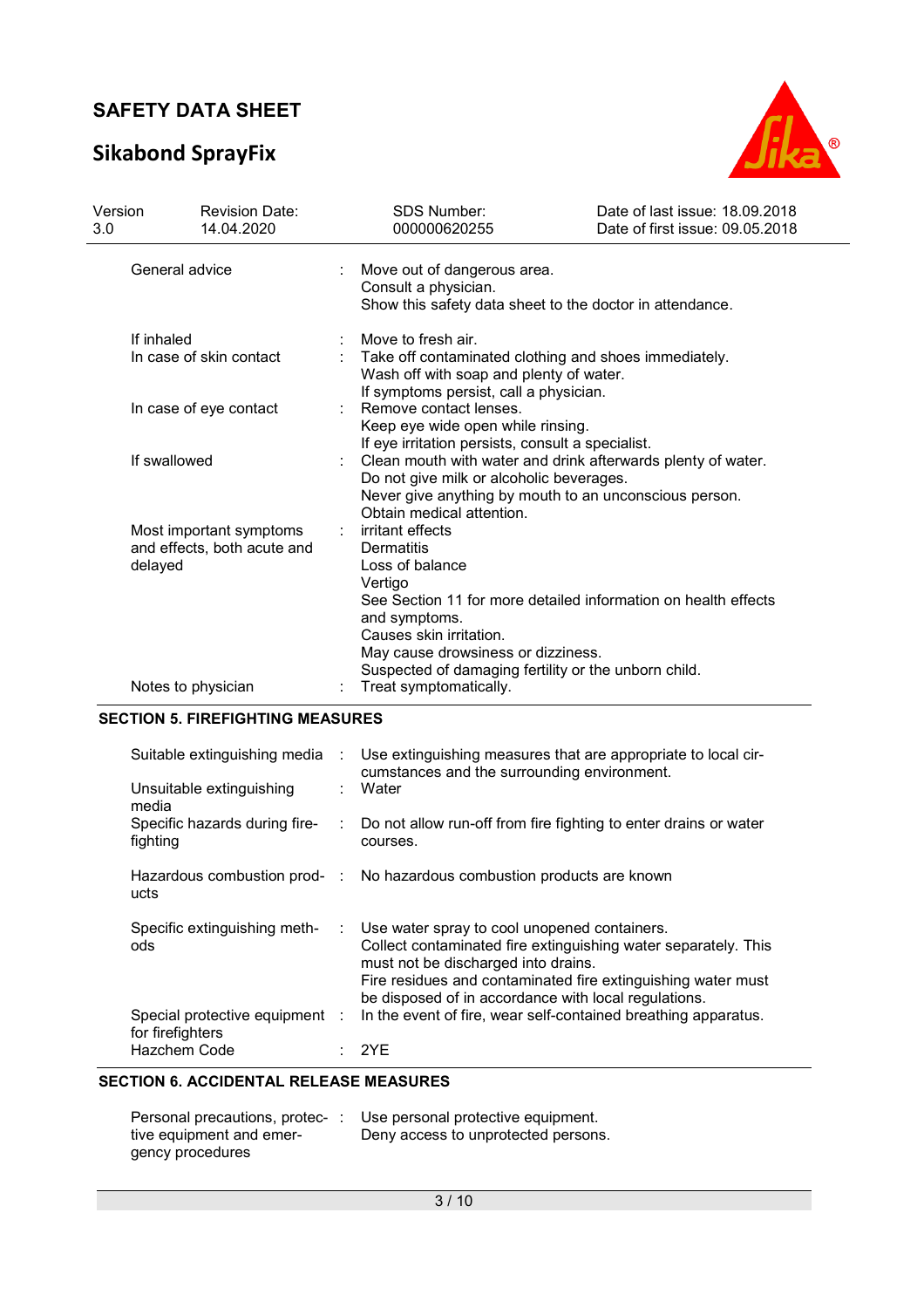## **Sikabond SprayFix**



| Version<br>3.0 | <b>Revision Date:</b><br>14.04.2020                | SDS Number:<br>000000620255                                                                                                                                                                                                                                                                                                                                                                                        | Date of last issue: 18.09.2018<br>Date of first issue: 09.05.2018                                                                                                                        |
|----------------|----------------------------------------------------|--------------------------------------------------------------------------------------------------------------------------------------------------------------------------------------------------------------------------------------------------------------------------------------------------------------------------------------------------------------------------------------------------------------------|------------------------------------------------------------------------------------------------------------------------------------------------------------------------------------------|
|                | Environmental precautions                          | Do not flush into surface water or sanitary sewer system.<br>respective authorities.                                                                                                                                                                                                                                                                                                                               | If the product contaminates rivers and lakes or drains inform                                                                                                                            |
|                | <b>SECTION 7. HANDLING AND STORAGE</b>             |                                                                                                                                                                                                                                                                                                                                                                                                                    |                                                                                                                                                                                          |
|                | Advice on protection against<br>fire and explosion | Use explosion-proof equipment.<br>smoking.<br>es.                                                                                                                                                                                                                                                                                                                                                                  | Keep away from heat/ sparks/ open flames/ hot surfaces. No<br>Do not spray on a naked flame or any incandescent material.<br>Take precautionary measures against electrostatic discharg- |
|                | Advice on safe handling                            | Do not breathe vapours or spray mist.<br>section 8).<br>Do not get in eyes, on skin, or on clothing.<br>For personal protection see section 8.<br>plication area.<br>Take precautionary measures against static discharge.<br>Open drum carefully as content may be under pressure.<br>Take necessary action to avoid static electricity discharge<br>(which might cause ignition of organic vapours).<br>products | Avoid exceeding the given occupational exposure limits (see<br>Smoking, eating and drinking should be prohibited in the ap-<br>Follow standard hygiene measures when handling chemical   |
|                | Hygiene measures                                   | practice.<br>When using do not eat or drink.<br>When using do not smoke.<br>Wash hands before breaks and at the end of workday.                                                                                                                                                                                                                                                                                    | Handle in accordance with good industrial hygiene and safety                                                                                                                             |
|                | Conditions for safe storage                        | or throw into fire even after use. Do not spray on flames or<br>red-hot objects.<br>Store in original container.<br>Keep in a well-ventilated place.<br>Observe label precautions.<br>Store in accordance with local regulations.                                                                                                                                                                                  | BEWARE: Aerosol is pressurized. Keep away from direct sun<br>exposure and temperatures over 50 °C. Do not open by force                                                                  |

#### **SECTION 8. EXPOSURE CONTROLS/PERSONAL PROTECTION**

| Components     | CAS-No.  | Value type<br>(Form of<br>exposure) | Control parame-<br>ters / Permissible<br>concentration | <b>Basis</b> |  |  |  |
|----------------|----------|-------------------------------------|--------------------------------------------------------|--------------|--|--|--|
| dimethyl ether | 115-10-6 | <b>STEL</b>                         | 500 ppm<br>950 mg/m3                                   | AU OEL       |  |  |  |
|                |          | <b>TWA</b>                          | 400 ppm<br>760 mg/m3                                   | AU OEL       |  |  |  |

#### **Components with workplace control parameters**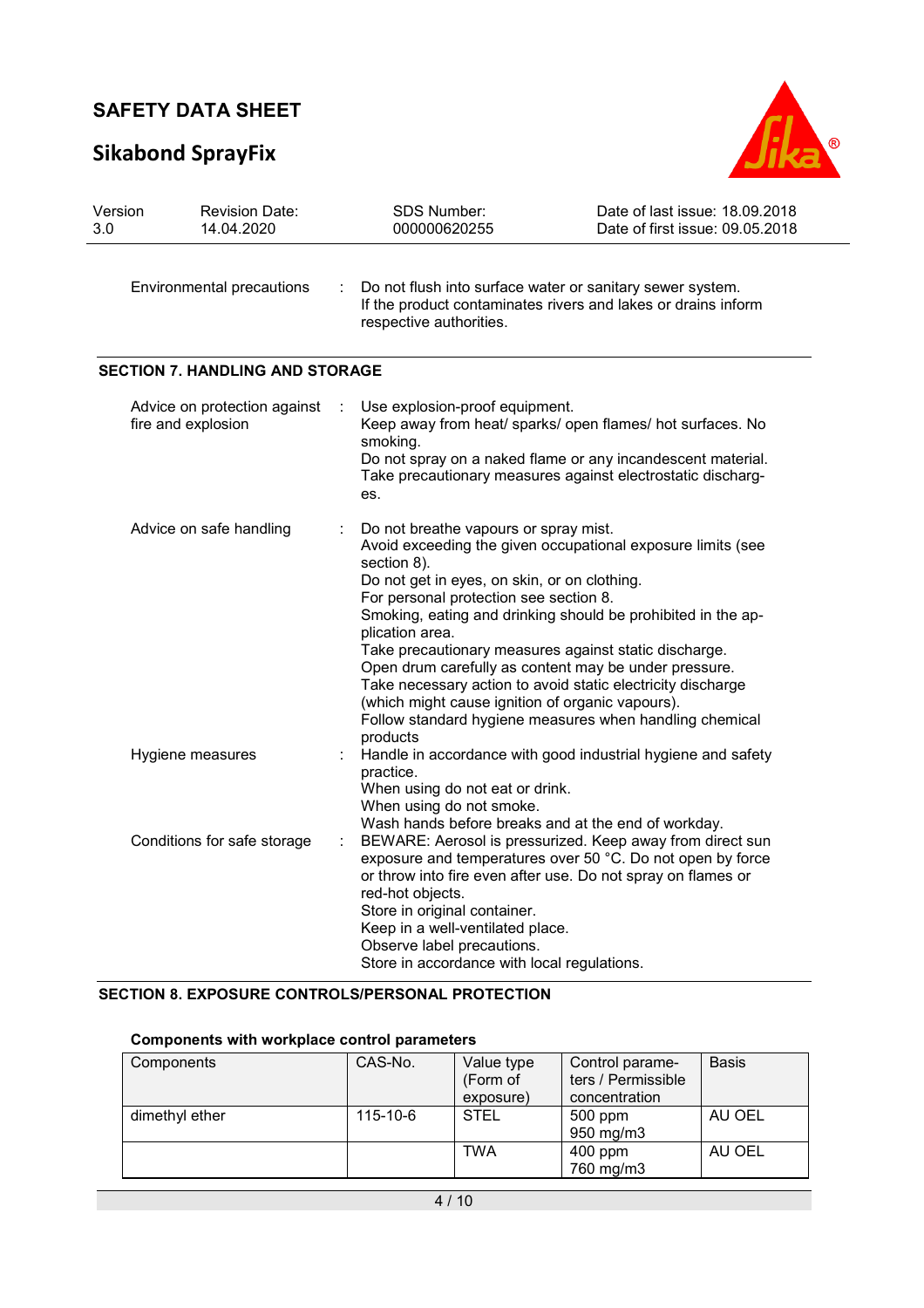## **Sikabond SprayFix**



| Version<br>3.0 | <b>Revision Date:</b><br>14.04.2020                                                       |               | <b>SDS Number:</b><br>000000620255 |                          | Date of last issue: 18.09.2018<br>Date of first issue: 09.05.2018 |  |  |
|----------------|-------------------------------------------------------------------------------------------|---------------|------------------------------------|--------------------------|-------------------------------------------------------------------|--|--|
| tha            | Naphtha (petroleum), hy-<br>drotreated light; Low boiling<br>point hydrogen treated naph- | 64742-49-0    | <b>TWA</b>                         | 900 mg/m3                | AU OEL                                                            |  |  |
|                | 2-methylpentane                                                                           | 107-83-5      | <b>TWA</b>                         | 500 ppm<br>1,760 mg/m3   | AU OEL                                                            |  |  |
|                |                                                                                           |               | <b>STEL</b>                        | 1,000 ppm<br>3,500 mg/m3 | AU OEL                                                            |  |  |
|                | 3-methylpentane                                                                           | $96 - 14 - 0$ | <b>TWA</b>                         | 500 ppm<br>1,760 mg/m3   | AU OEL                                                            |  |  |
|                |                                                                                           |               | <b>STEL</b>                        | 1,000 ppm<br>3,500 mg/m3 | AU OEL                                                            |  |  |
|                | 2,3-dimethylbutane                                                                        | 79-29-8       | <b>TWA</b>                         | 500 ppm<br>1,760 mg/m3   | AU OEL                                                            |  |  |
|                |                                                                                           |               | <b>STEL</b>                        | 1,000 ppm<br>3,500 mg/m3 | AU OEL                                                            |  |  |
| n-hexane       |                                                                                           | 110-54-3      | <b>TWA</b>                         | 20 ppm<br>72 mg/m3       | AU OEL                                                            |  |  |

#### **Biological occupational exposure limits**

| Components | CAS-No.  | Control<br>parameters       | <b>Biological</b><br>specimen | Sampling<br>time                         | Permissible<br>concentration | <b>Basis</b>               |
|------------|----------|-----------------------------|-------------------------------|------------------------------------------|------------------------------|----------------------------|
| n-hexane   | 110-54-3 | $2.5 -$<br>Hexanedi-<br>one | Urine                         | End of<br>shift at<br>end of<br>workweek | $0.4$ mg/l                   | <b>ACGIH</b><br><b>BEI</b> |

**Appropriate engineering**  : Use adequate ventilation and/or engineering controls to pre-

| controls                      | vent exposure to vapours.                                                                                                                                                                                                                           |
|-------------------------------|-----------------------------------------------------------------------------------------------------------------------------------------------------------------------------------------------------------------------------------------------------|
| Personal protective equipment |                                                                                                                                                                                                                                                     |
| Respiratory protection        | $\therefore$ In case of inadequate ventilation wear respiratory protection.<br>Respirator selection must be based on known or anticipated<br>exposure levels, the hazards of the product and the safe<br>working limits of the selected respirator. |
| Hand protection               | : Chemical-resistant, impervious gloves complying with an<br>approved standard should be worn at all times when handling<br>chemical products if a risk assessment indicates this is nec-<br>essary.<br>Follow AS/NZS 1337.1                        |
| Eye protection                | Safety glasses                                                                                                                                                                                                                                      |
| Skin and body protection      | : Protective clothing (e.g. safety shoes, long-sleeved working<br>clothing, long trousers)<br>Follow AS 2210:3<br>Protective clothing needs to be made of cotton.                                                                                   |

#### **SECTION 9. PHYSICAL AND CHEMICAL PROPERTIES**

| Appearance      | $:$ liquid          |
|-----------------|---------------------|
| Colour          | : opaque            |
| Odour           | : hydrocarbon-like  |
| Odour Threshold | : No data available |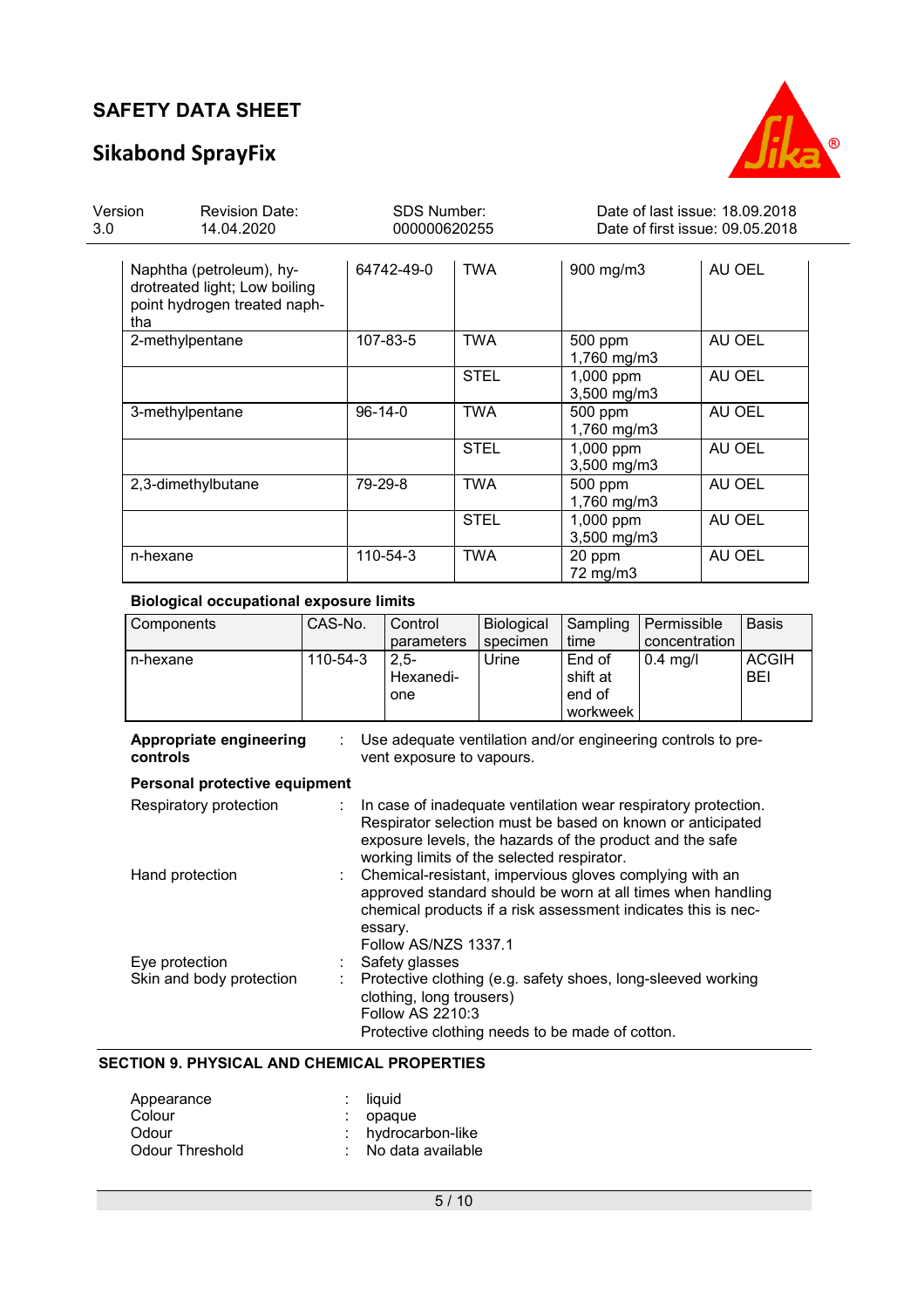## **Sikabond SprayFix**



| Version<br>3.0 | <b>Revision Date:</b><br>14.04.2020                   |                              | <b>SDS Number:</b><br>000000620255                                                                                                                                    | Date of last issue: 18.09.2018<br>Date of first issue: 09.05.2018 |
|----------------|-------------------------------------------------------|------------------------------|-----------------------------------------------------------------------------------------------------------------------------------------------------------------------|-------------------------------------------------------------------|
| pH             |                                                       |                              | Not applicable                                                                                                                                                        |                                                                   |
|                | Melting point/range / Freezing :                      |                              | No data available                                                                                                                                                     |                                                                   |
| point          | Boiling point/boiling range                           |                              | No data available                                                                                                                                                     |                                                                   |
|                | Flash point                                           |                              | 41 °C (106 °F)<br>(Method: closed cup)                                                                                                                                |                                                                   |
|                | Evaporation rate                                      |                              | No data available                                                                                                                                                     |                                                                   |
|                | Flammability (solid, gas)                             |                              | No data available                                                                                                                                                     |                                                                   |
|                | Upper explosion limit / Upper<br>flammability limit   | $\mathcal{L}_{\mathrm{eff}}$ | 7.4 %(V)                                                                                                                                                              |                                                                   |
|                | Lower explosion limit / Lower :<br>flammability limit |                              | 1.1 %(V)                                                                                                                                                              |                                                                   |
|                | Vapour pressure                                       |                              | 5100 hPa                                                                                                                                                              |                                                                   |
|                | Relative vapour density                               |                              | No data available                                                                                                                                                     |                                                                   |
| Density        |                                                       |                              | 0.9 g/cm3 (20 $°C$ (68 °F))                                                                                                                                           |                                                                   |
|                | Solubility(ies)<br>Water solubility                   |                              | No data available                                                                                                                                                     |                                                                   |
|                | Solubility in other solvents                          | ÷                            | No data available                                                                                                                                                     |                                                                   |
|                | Partition coefficient: n-                             |                              | No data available                                                                                                                                                     |                                                                   |
|                | octanol/water<br>Auto-ignition temperature            |                              | No data available                                                                                                                                                     |                                                                   |
|                | Decomposition temperature                             |                              | No data available                                                                                                                                                     |                                                                   |
| Viscosity      | Viscosity, dynamic                                    |                              | No data available                                                                                                                                                     |                                                                   |
|                | Viscosity, kinematic                                  |                              | > 7 mm2/s (40 °C (104 °F))                                                                                                                                            |                                                                   |
|                | <b>Explosive properties</b>                           |                              | No data available                                                                                                                                                     |                                                                   |
|                | Oxidizing properties                                  |                              | No data available                                                                                                                                                     |                                                                   |
|                | Volatile organic compounds                            |                              | Directive 2010/75/EU of 24 November 2010 on industrial<br>emissions (integrated pollution prevention and control)<br>Volatile organic compounds (VOC) content: 97.1 % |                                                                   |
|                |                                                       |                              |                                                                                                                                                                       |                                                                   |

#### **SECTION 10. STABILITY AND REACTIVITY**

Reactivity **Reactivity** : No dangerous reaction known under conditions of normal use.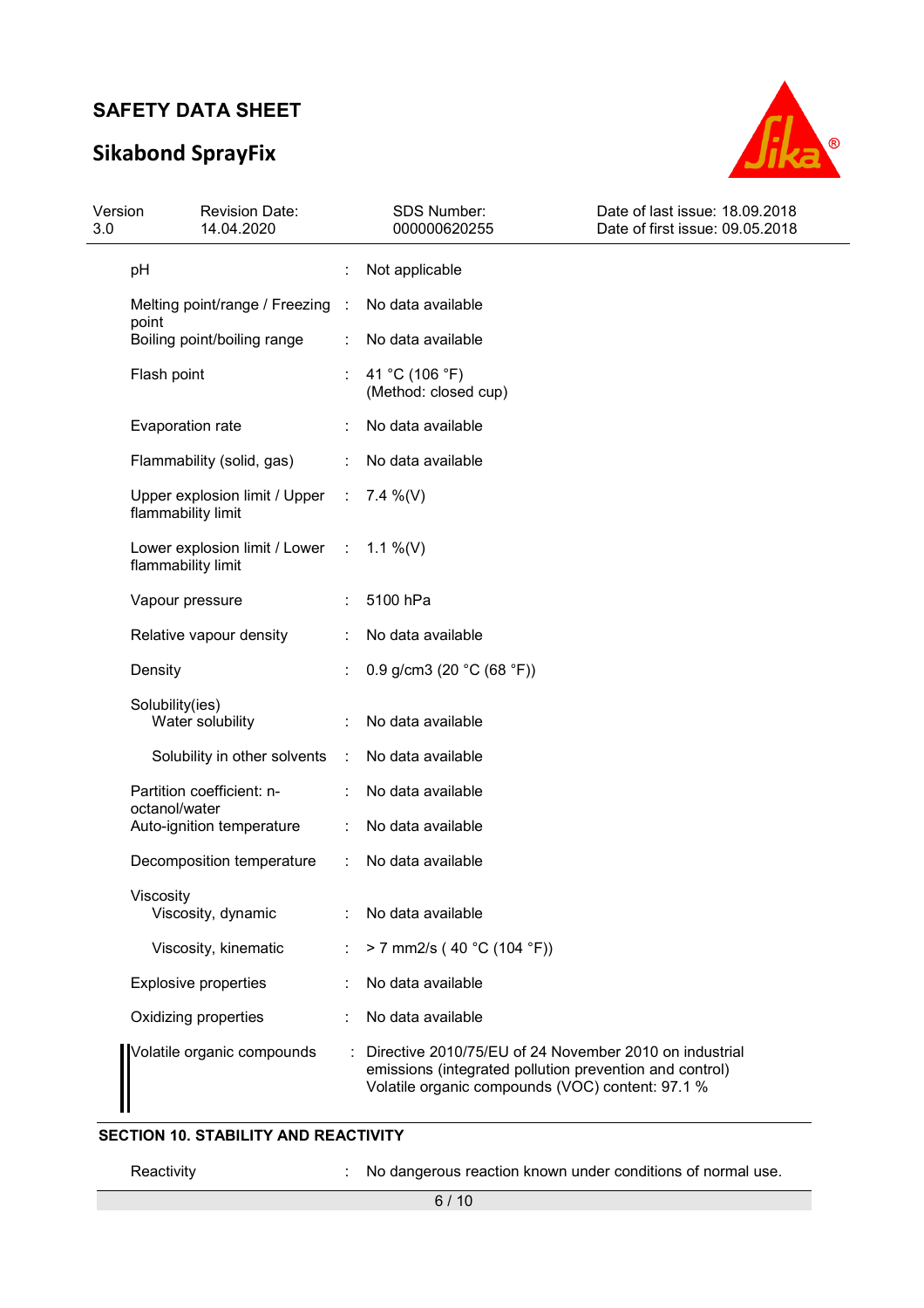# **Sikabond SprayFix**



| Version<br>3.0       | <b>Revision Date:</b><br>14.04.2020                                                                  | <b>SDS Number:</b><br>000000620255                                                           | Date of last issue: 18.09.2018<br>Date of first issue: 09.05.2018 |
|----------------------|------------------------------------------------------------------------------------------------------|----------------------------------------------------------------------------------------------|-------------------------------------------------------------------|
| tions                | Chemical stability<br>Possibility of hazardous reac-                                                 | The product is chemically stable.<br>Stable under recommended storage conditions.<br>$\cdot$ |                                                                   |
|                      | Conditions to avoid<br>Incompatible materials<br>No decomposition if stored and applied as directed. | Heat, flames and sparks.<br>see section 7.                                                   |                                                                   |
|                      | <b>SECTION 11. TOXICOLOGICAL INFORMATION</b>                                                         |                                                                                              |                                                                   |
|                      | <b>Acute toxicity</b><br>Not classified based on available information.                              |                                                                                              |                                                                   |
|                      | Components:<br>2,3-dimethylbutane:<br>Acute oral toxicity                                            | LD50 Oral (Rat): > 5,000 mg/kg                                                               |                                                                   |
|                      | Skin corrosion/irritation<br>Causes skin irritation.                                                 |                                                                                              |                                                                   |
|                      | Serious eye damage/eye irritation<br>Not classified based on available information.                  |                                                                                              |                                                                   |
|                      | Respiratory or skin sensitisation                                                                    |                                                                                              |                                                                   |
|                      | <b>Skin sensitisation</b><br>Not classified based on available information.                          |                                                                                              |                                                                   |
|                      | <b>Respiratory sensitisation</b><br>Not classified based on available information.                   |                                                                                              |                                                                   |
|                      | <b>Chronic toxicity</b>                                                                              |                                                                                              |                                                                   |
|                      | Germ cell mutagenicity<br>Not classified based on available information.                             |                                                                                              |                                                                   |
|                      | Carcinogenicity<br>Not classified based on available information.                                    |                                                                                              |                                                                   |
|                      | <b>Reproductive toxicity</b><br>Suspected of damaging fertility or the unborn child.                 |                                                                                              |                                                                   |
| Product:<br>sessment | Reproductive toxicity - As-                                                                          | Suspected human reproductive toxicant<br>$\mathcal{L}_{\rm{max}}$                            |                                                                   |
|                      | <b>STOT - single exposure</b><br>May cause drowsiness or dizziness.                                  |                                                                                              |                                                                   |
|                      | <b>STOT - repeated exposure</b><br>Not classified based on available information.                    |                                                                                              |                                                                   |
|                      | <b>Aspiration toxicity</b><br>Not classified based on available information.                         |                                                                                              |                                                                   |
|                      |                                                                                                      | 7/10                                                                                         |                                                                   |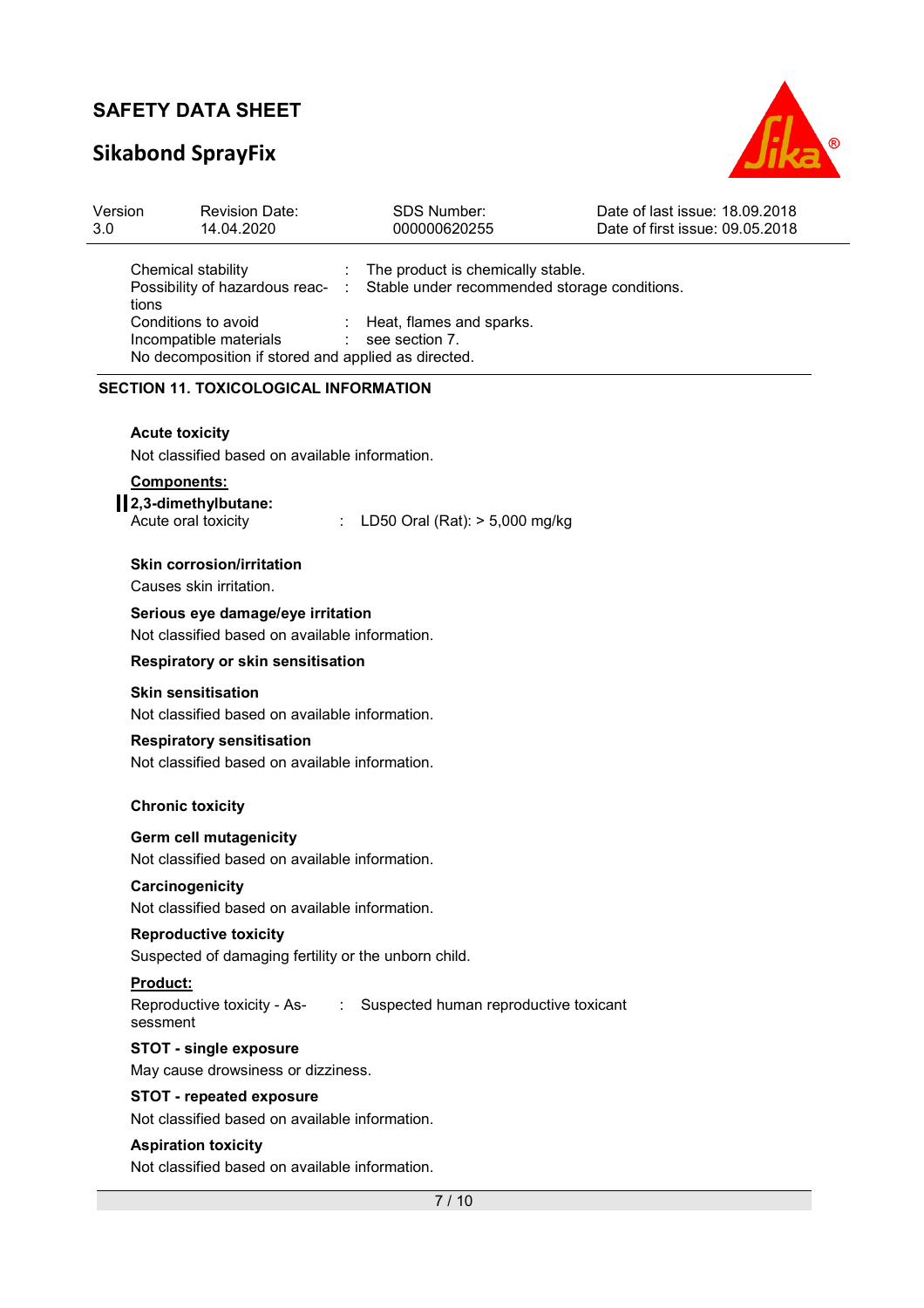## **Sikabond SprayFix**



| Version<br>3.0  | <b>Revision Date:</b><br>14.04.2020                   | <b>SDS Number:</b><br>000000620255                                                                 | Date of last issue: 18.09.2018<br>Date of first issue: 09.05.2018 |
|-----------------|-------------------------------------------------------|----------------------------------------------------------------------------------------------------|-------------------------------------------------------------------|
|                 | <b>SECTION 12. ECOLOGICAL INFORMATION</b>             |                                                                                                    |                                                                   |
|                 | <b>Ecotoxicity</b><br>No data available               |                                                                                                    |                                                                   |
|                 | Persistence and degradability<br>No data available    |                                                                                                    |                                                                   |
|                 | <b>Bioaccumulative potential</b><br>No data available |                                                                                                    |                                                                   |
|                 | <b>Mobility in soil</b><br>No data available          |                                                                                                    |                                                                   |
|                 | Other adverse effects                                 |                                                                                                    |                                                                   |
| <b>Product:</b> |                                                       |                                                                                                    |                                                                   |
| mation          | Additional ecological infor-                          | $\sim$<br>unprofessional handling or disposal.<br>Toxic to aquatic life with long lasting effects. | An environmental hazard cannot be excluded in the event of        |

#### **SECTION 13. DISPOSAL CONSIDERATIONS**

| <b>Disposal methods</b> |                                                                                                 |
|-------------------------|-------------------------------------------------------------------------------------------------|
| Waste from residues     | The product should not be allowed to enter drains, water<br>courses or the soil.                |
|                         | Do not contaminate ponds, waterways or ditches with chemi-                                      |
|                         | cal or used container.                                                                          |
|                         | Send to a licensed waste management company.                                                    |
| Contaminated packaging  | : Empty remaining contents.                                                                     |
|                         | Dispose of as unused product.                                                                   |
|                         | Do not re-use empty containers.                                                                 |
|                         | Do not burn, or use a cutting torch on, the empty drum.                                         |
|                         | If potential for exposure exists refer to Section 8 for specific personal protective equipment. |

#### **SECTION 14. TRANSPORT INFORMATION**

#### **International Regulations**

| <b>IATA-DGR</b>                                 |                            |
|-------------------------------------------------|----------------------------|
| UN/ID No.                                       | UN 1950                    |
| Proper shipping name                            | Aerosols, flammable        |
| Class                                           | $\cdot$ 21                 |
| Packing group                                   | Not assigned by regulation |
| Labels                                          | <b>Flammable Gas</b>       |
| Packing instruction (cargo<br>aircraft)         | - 203                      |
| Packing instruction (passen- :<br>ger aircraft) | - 203                      |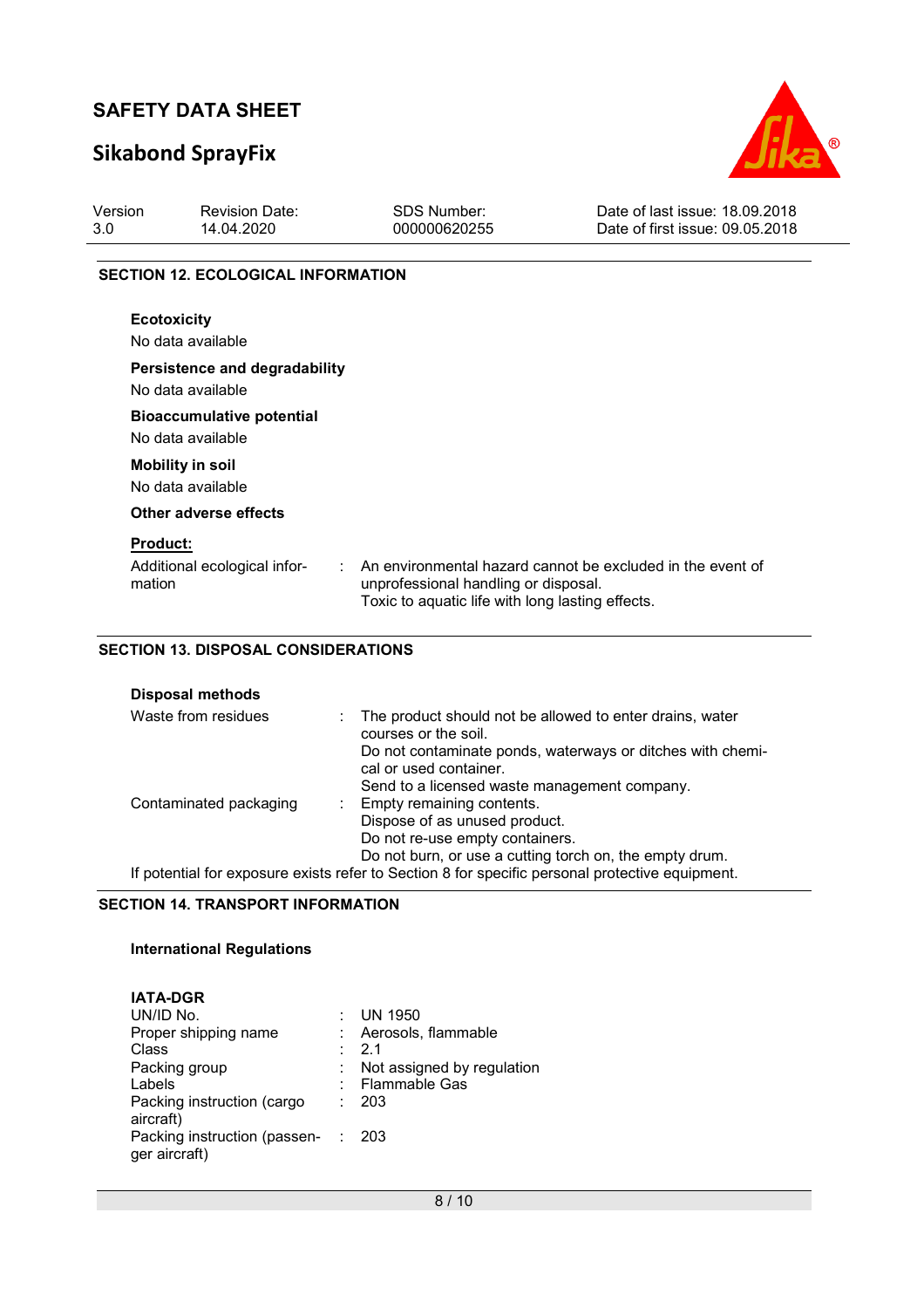### **Sikabond SprayFix**



| Version | Revision Date: | SDS Number:  | Date of last issue: 18.09.2018  |
|---------|----------------|--------------|---------------------------------|
| 3.0     | 14.04.2020     | 000000620255 | Date of first issue: 09.05.2018 |
|         |                |              |                                 |

#### **IMDG-Code**

| UN number            | : UN 1950                    |
|----------------------|------------------------------|
| Proper shipping name | : AEROSOLS                   |
| Class                | $\therefore$ 2.1             |
| Packing group        | : Not assigned by regulation |
| Labels               | $\therefore$ 2.1             |
| EmS Code             | $\therefore$ F-D. S-U        |
| Marine pollutant     | no                           |

#### **Transport in bulk according to Annex II of MARPOL 73/78 and the IBC Code**

Not applicable for product as supplied.

#### **National Regulations**

| ADG<br>UN number<br>Proper shipping name<br>Class<br>Packing group<br>Labels | : UN 1950<br>: AEROSOLS<br>$\cdot$ 21<br>: Not assigned by regulation<br>$\cdot$ 21 |
|------------------------------------------------------------------------------|-------------------------------------------------------------------------------------|
| Hazchem Code                                                                 | $\cdot$ 2YF                                                                         |
|                                                                              |                                                                                     |

#### **Special precautions for user**

The transport classification(s) provided herein are for informational purposes only, and solely based upon the properties of the unpackaged material as it is described within this Safety Data Sheet. Transportation classifications may vary by mode of transportation, package sizes, and variations in regional or country regulations.

#### **SECTION 15. REGULATORY INFORMATION**

#### **Safety, health and environmental regulations/legislation specific for the substance or mixture**

| Standard for the Uniform<br>Scheduling of Medicines and<br>Poisons                                    | No poison schedule number allocated |                                                                                                                                                                      |
|-------------------------------------------------------------------------------------------------------|-------------------------------------|----------------------------------------------------------------------------------------------------------------------------------------------------------------------|
| International Chemical Weapons Convention (CWC)<br><b>Schedules of Toxic Chemicals and Precursors</b> |                                     | Not applicable                                                                                                                                                       |
| <b>Prohibition/Licensing Requirements</b>                                                             |                                     | There is no applicable prohibition or<br>notification/licensing requirements,<br>including for carcinogens under<br>Commonwealth, State or Territory<br>legislation. |

#### **The components of this product are reported in the following inventories:**

AICS : On the inventory, or in compliance with the inventory

#### **SECTION 16. OTHER INFORMATION**

Revision Date : 14.04.2020